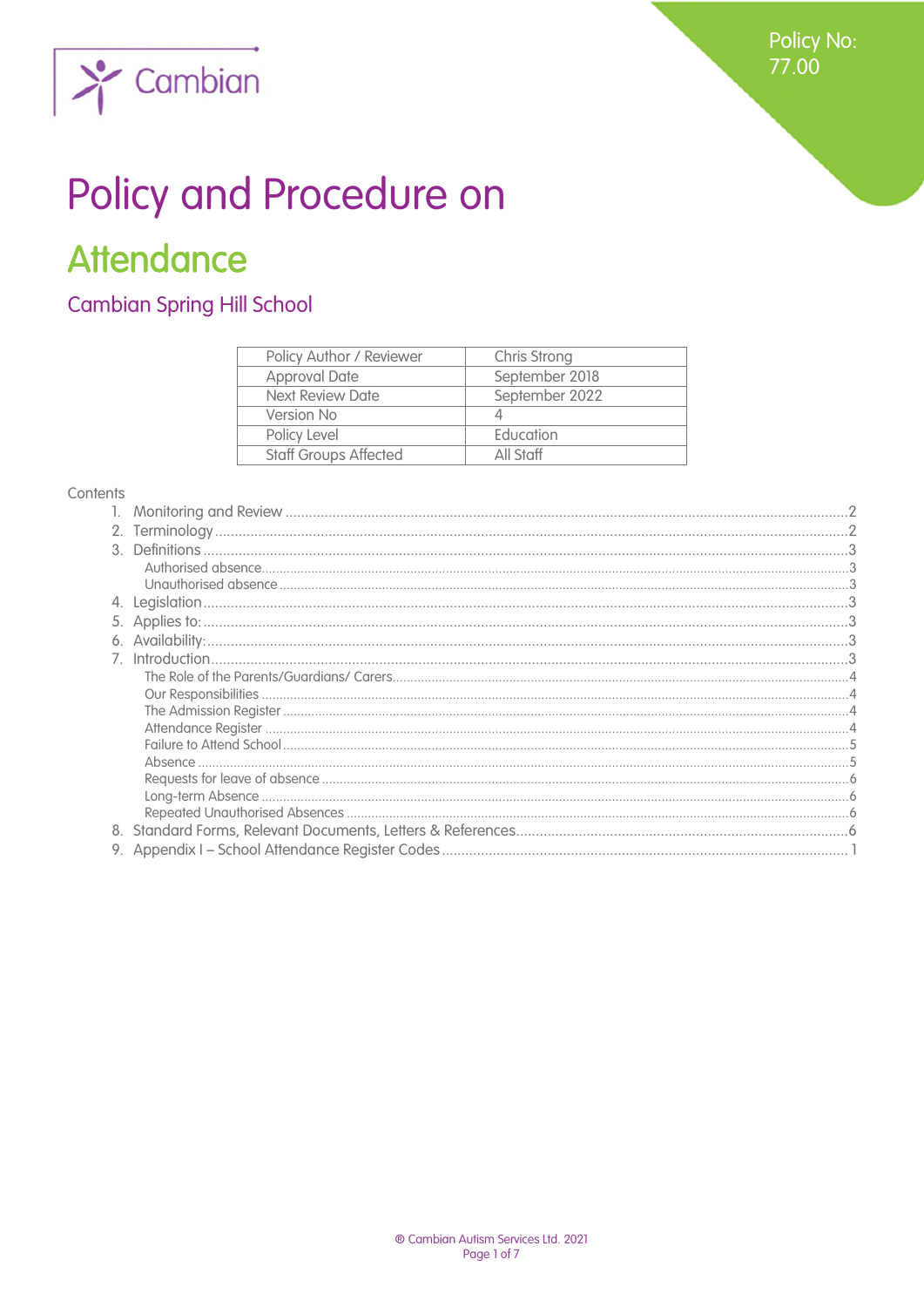

# <span id="page-1-0"></span>1. Monitoring and Review

- $1.1.$ The Proprietor will undertake a formal review of this policy for the purpose of monitoring and of the efficiency with which the related duties have been discharged, by no later than three years from the date of approval shown above, or earlier if significant changes to the systems and arrangements take place, or if legislation, regulatory requirements or best practice guidelines so require.
- The local content of this document will be subject to continuous monitoring, refinement and audit by the Head of  $1.2.$ Service.

Signed:

Augustat

Andrew Sutherland Samantha Campbell Representative, Proprietor- Cambian Group Principal August 2021 September 2021

# <span id="page-1-1"></span>2. Terminology

 $2.1.$ Our aim is to use consistent terminology throughout this policy and all supporting documentation as follows:

| 'Establishment' or 'Location | This is a generic term which means the Children's Home/School/College.<br>Cambian Spring Hill School is a School and Children's Home.                                                                                                   |
|------------------------------|-----------------------------------------------------------------------------------------------------------------------------------------------------------------------------------------------------------------------------------------|
| Individual                   | This means any child or young person under the age of 18 or young adult<br>between the ages of 18 and 25. At Cambian Spring Hill School we have<br>children and young people attending and/or residing between the ages<br>of 8 and 19. |
| <b>Service Head</b>          | This is the senior person with overall responsibility for the school. At<br>Cambian Spring Hill School this is the Principal who is Samantha<br>Campbell. The registered manager for the children's home is Rebecca<br>Sharp.           |
| <b>Key Worker</b>            | Members of staff that have special responsibility for Individuals residing<br>at or attending the Establishment.                                                                                                                        |
| Parent, Carer, Guardian      | means parent or person with Parental Responsibility                                                                                                                                                                                     |
| <b>Regulatory Authority</b>  | Regulatory Authority is the generic term used in this policy to describe the<br>independent regulatory body responsible for inspecting and regulating<br>services. At Cambian Spring Hill School this is Ofsted.                        |
| <b>Social Worker</b>         | This means the worker allocated to the child/family. If there is no<br>allocated worker, the Duty Social Worker or Team Manager is<br>responsible.                                                                                      |
| <b>Placing Authority</b>     | Placing Authority means the local authority/agency responsible for<br>placing the child or commissioning the service                                                                                                                    |
| <b>Staff</b>                 | Means full or part-time employees of Cambian, agency workers, bank<br>workers, contract workers and volunteers.                                                                                                                         |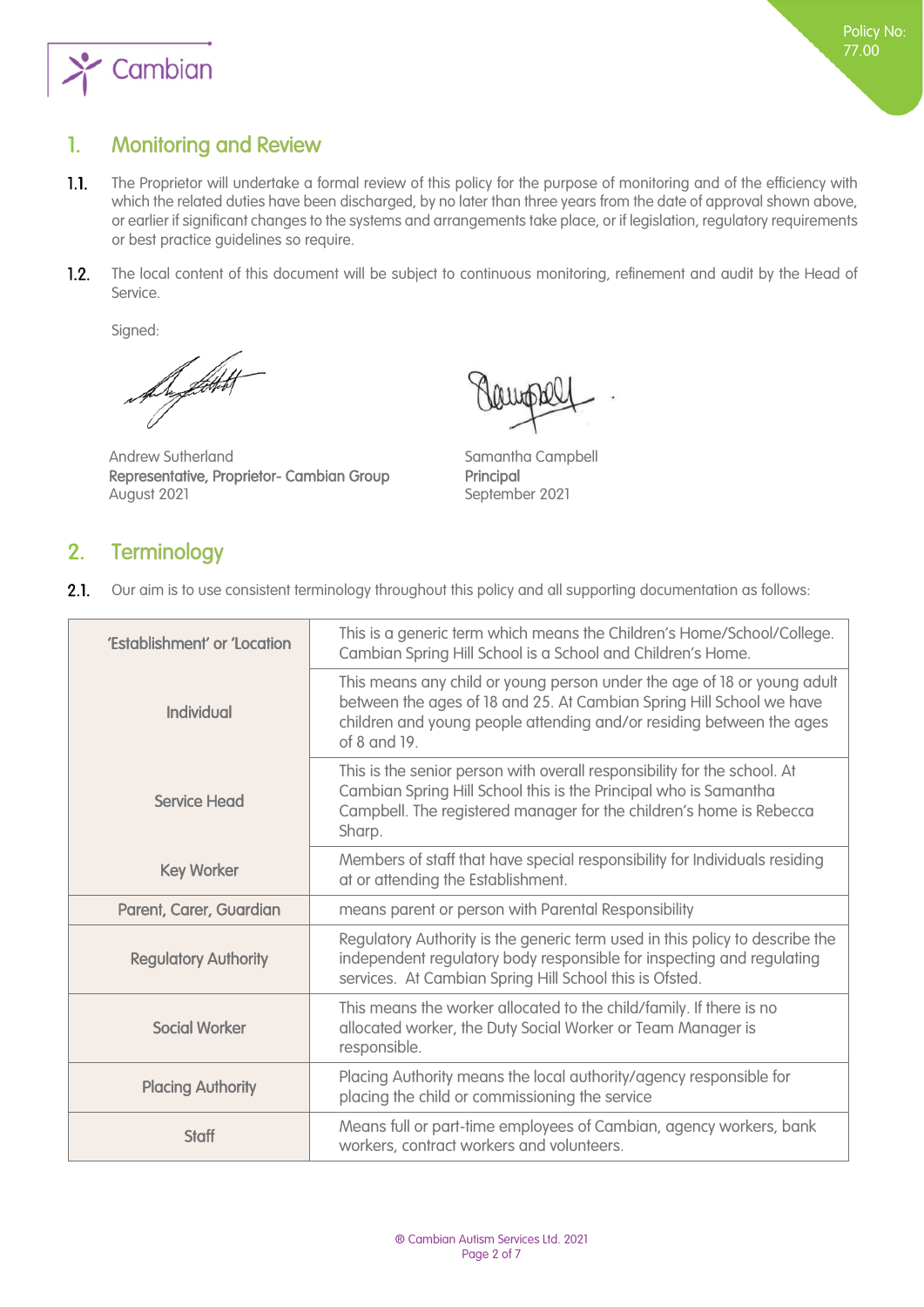

# <span id="page-2-1"></span><span id="page-2-0"></span>3. Definitions

#### <span id="page-2-2"></span>Authorised absence

- $3.1.$ An absence is classified as authorised when an Individual has been away from Location for a legitimate reason and the Location has received notification from a parent. For example, if an Individual has been unwell, the parent/carer/guardian writes a note or telephones the Location to explain the absence.
- $3.2.$ Only the Location can make an absence authorised. Parents do not have this authority.
- Consequently, not all absences supported by parents will be classified as authorised. For example, if a parent takes  $3.3.$ an Individual out of school to go shopping during school hours, this will not mean it is an authorised absence.

#### <span id="page-2-3"></span>Unauthorised absence

- 3.4. An absence is classified as unauthorised when an Individual is away from our school without the permission of both the school and a parent/carer
- $3.5.$ Therefore, the absence is unauthorised if an Individual is away from Spring Hill School without good reason, even with the support of a parent/carer. Spring Hill School keeps accurate attendance records on file for a minimum period of five years.

# <span id="page-2-4"></span>4. Legislation

 $4.1.$ Complies with Part 3, paragraph 17 of The Education (Independent School Standards Compliance Record) (England) (Amendment) Regulations.

# <span id="page-2-5"></span>5. Applies to:

- $5.1$ the whole Location, Spring Hill School, inclusive of activities outside of normal school hours;
- $5.2.$ all staff (teaching and support staff), the proprietor and volunteers working at Spring Hill School

# <span id="page-2-6"></span>6. Availability:

This policy is made available to parents/guardians, carers, staff and pupils from the school office. Our attendance  $6.1.$ policy is also published on our website.

# <span id="page-2-7"></span>7. Introduction

- $7.1.$ We expect all Individuals on roll to attend every day, when school is in session, as long as they are fit and healthy enough to do so.
- $7.2.$ We do all we can to encourage children and young people to attend and to put in place appropriate procedures to support good attendance. We believe that the most important factor in promoting good attendance is development of positive attitudes towards school which are fostered by Spring Hill. We expect our parents/carers to support us with good school attendance and work in partnership with us to promote positive attitudes about school. We recognise that parents/carers play a fundamental role in supporting healthy school attendance and we offer a range of support when there may be anxieties or other difficulties. Spring Hill School strives to make our school a happy and rewarding experience for all Individuals and considers individual needs to support this.
- 7.3. The Proprietors are responsible for making sure Spring Hill School maintains Admission and Attendance registers in accordance with the regulatory requirements. For all day pupils of compulsory school age our attendance register records which pupils are present at the start of both the morning and the afternoon sessions of the school day. This register will also indicate whether an absence was authorised or unauthorised. The Proprietors also ensure that a compliant admissions register is also kept.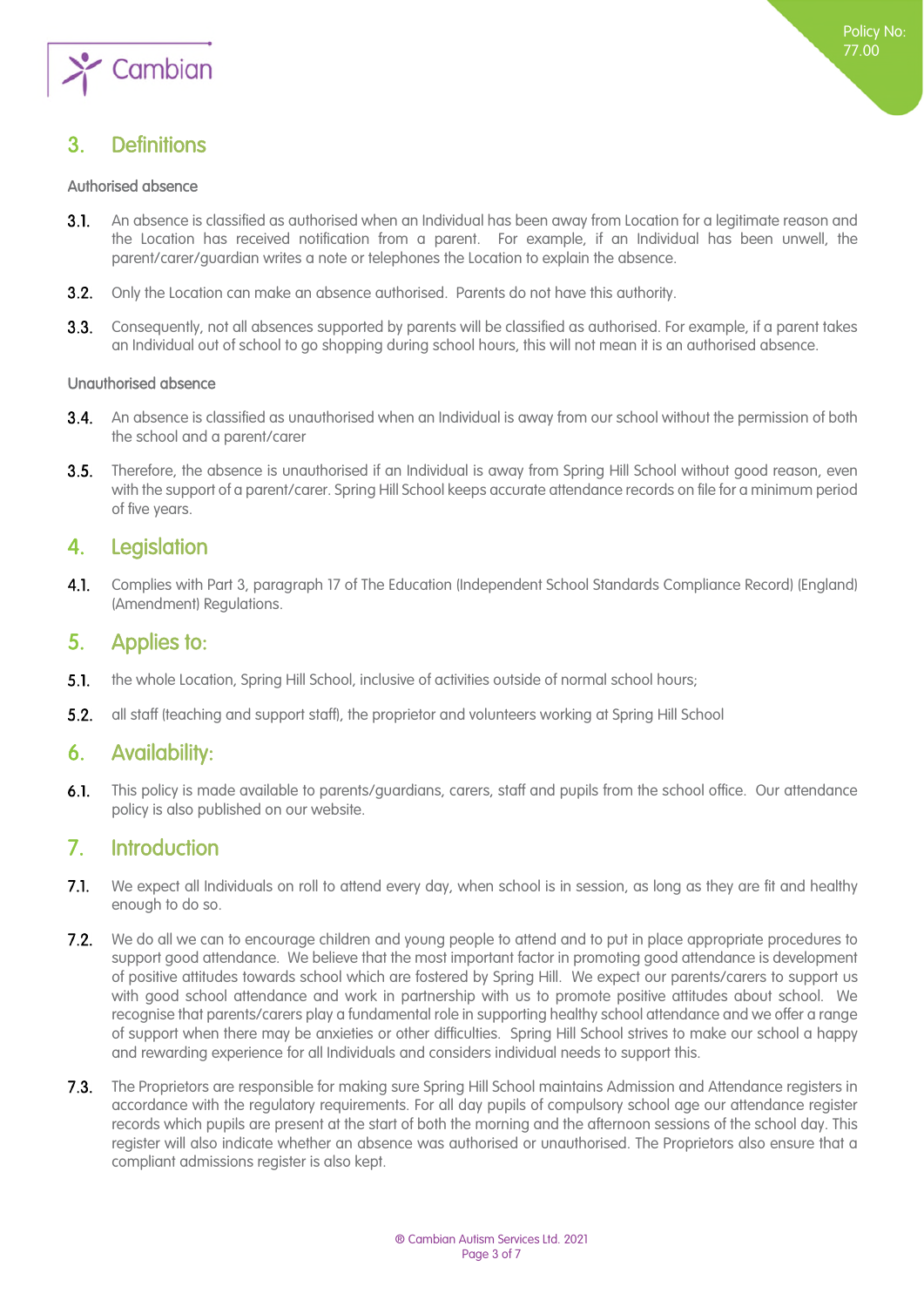

 $7.4.$ The school calendar and dates when the location is open can be accessed from the home page of our website Alternatively, our term dates and Calendar of Events can be obtained from the School's reception. Emergency closures for such things as extreme weather will also be published on the home page of our website.

#### <span id="page-3-1"></span><span id="page-3-0"></span>The Role of the Parents/Guardians/ Carers

7.5. Parents/guardians/carers have the legal responsibility for ensuring that Individuals of compulsory school age 5 to 18 receive a suitable education, either by regular attendance or otherwise. The support of parents/carers/guardians cannot be underestimated with respect to promoting good school attendance and we expect all of our parents to work with us to promote and maintain regular school attendance.

#### <span id="page-3-2"></span>Our Responsibilities

- **7.6.** We are required to maintain two reaisters:
	- An Admission Register.
	- An Attendance Register.

#### <span id="page-3-3"></span>The Admission Register

- This gives particular information about Individual children/young people who are currently registered as attending  $7.7.$ Spring Hill School. For the purposes of day to day management, the admission register will be contained on the school's network drive, although selected information will be printed and placed in key location (such as the admin office safe), to facilitate ease of access of information). The register will comprise information that is compliant with regulations set out in the education (pupil registration) (England) regulations 2006, which have superseded the regulations of 1995 and the amendments of www.opsi.gov.uk. For each pupil, the admission register will contain:
	- Name in full
	- Sex
	- Name and address of every person known to the Governor to be a parent of the pupil (and an indication of the parent with whom the pupil normally resides)
	- At least one telephone number at which the parent can be contacted in an emergency
	- Day, month and year of birth
	- Day, month and year of admission or re-admission to the school
	- Name and address of the school last attended, if any
	- An indication of boarding/care order or day attendance (external placements)

#### <span id="page-3-4"></span>Attendance Register

- We are required to ensure that the attendance register for all Individuals on the Register is taken twice a day once  $7.8.$ at the start of the morning session and once during the afternoon session. We value attendance and students who complete 100% attendance each term will be celebrated during the end of term celebration assembly. Each Individual must be marked on the register in one of the following categories:
	- Present
	- Engaged in an approved educational activity away from the school site (approved by the Principal and supervised by a person approved by the Principal, including sporting activities, educational visits or residential trips)
	- Absent
	- Unable to attend through exceptional circumstances (unavoidable closure of the school site or part of it)
	- Taking **authorised absence** (granted leave of absence by the Principal or a person acting on their behalf, unable to attend by reason of sickness or unavoidable cause, observing a day exclusively set apart for religious observance by the religious body to which the parent belongs
	- Taking unauthorised absence (if no reason is established when the register is taken, the entry may be corrected later when the reason is established).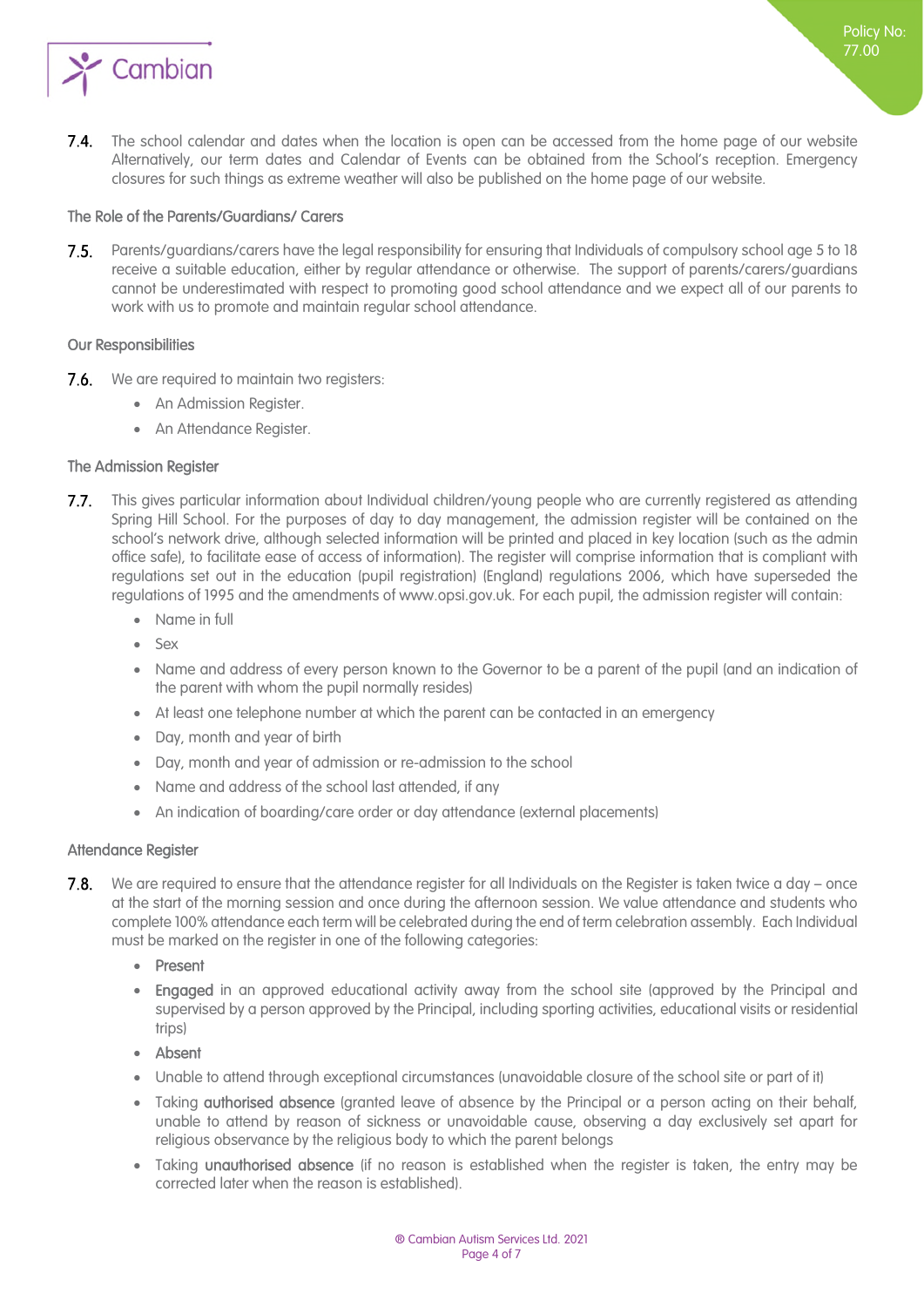

- 7.9. Class teachers will be responsible for monitoring attendance in their class and for following up absences in the appropriate way. If an Individual is absent, the register must say whether or not the absence has been authorised by the school. Parents/guardians/carers cannot authorise absence – it is Spring Hill School that decides how to classify absences. Authorised absence is where the school has either given approval in advance for a student of compulsory school age to be away, or has accepted an explanation offered afterwards as satisfactory justification of absence (e.g. illness). All other absences are treated as unauthorised. Authorised absences include: medical or dental appointments, days of religious observance, visit's to future schools, exclusion, family bereavement and special occasions (e.g. weddings). All requests for absence must be made in writing to the Principal, giving the school plenty of time to consider the request.
- **7.10.** If an individual is absent without reasonable, justifiable or any explanation when the register is called, staff will normally contact the parents/guardians/carers on the same day whenever possible; the cut off point for registration is 09.30 to account for travel issues that may occur given long distances travelled each day. The absence will be treated as unauthorised unless an explanation is offered as satisfactory justification for absence. Under education law, parents/guardians/carers may request absence for their child from school for family holiday. It is for Spring Hill School to determine whether or not they agree to a family holiday during term time. The Principal may authorise absence for the purpose to a maximum of 10 school days in any school year. Our School feels that family holidays should be taken when the school is not in session, unless there are exceptional circumstances; when making judgements regarding in school holidays, the Principal does take each request into full consideration.

#### <span id="page-4-1"></span><span id="page-4-0"></span>Failure to Attend School

If there is concern about a child's absence, the teacher will alert the Head of Education and this will immediately be followed up by the Principal and, if appropriate, Designated Safeguarding Lead. If an Individual fails to regularly attend school then the parent/carer/guardian is guilty of an offence (Educational Act 1966). Initially, the school will try to resolve any problems, but in the case of continued absence the school will contact the Local Authority (LA) and in some cases the Education Welfare Officer or other professional representative will work closely with the parents, pupil and school to resolve issues and develop strategies to improve attendance. The school is required to inform the LA if a pupil fails to attend regularly. Independent schools have a legal duty to report certain attendance issues to their local authority: ten days of unauthorised absence (other than for reasons of sickness or leave of absence), failure to attend regularly, and deletion from the school register when the next school is not known. In this last case, independent schools are required to report the circumstances as soon as possible to the local authority (LA) in which the pupil lives and will continue to work collaboratively to find a resolution to the absence. Where a pupil is considered to be 'Missing from Education' due to long periods of absence the school will make all reasonable enquiries as to the safety and wellbeing of the child as part of their safeguarding duties set out in Keeping Children Safe in Education 2021. Where a child has not been seen by the local authority or the school for more than 3 weeks the school will undertake a welfare call to the home at the earliest opportunity. Welfare calls do not require approval from parents/carers/guardians and concerns following welfare visits will be managed as per the statutory guidance of the DfE policy regarding Keeping Children Safe in Education. If a parent/carer/guardian resists or disagrees with a Welfare Call, this will trigger concerns which will be raised to the LA who will support the school in terms of next steps for managing those concerns.

#### <span id="page-4-2"></span>Absence

- 7.12. If a child/young person is absent:
	- When a child/young person is unexpectedly absent, the class teacher will record the absence in the register, no later than 09.30 and will inform the Head of Education. If the Head of Education is unavailable, the Assistant Head will be informed;
	- When the child/young person returns to school, a note, email or telephone call to the school office from a parent or guardian should explain the absence. Notes are kept in the school office.
	- A note, email or telephone call may be sent/made to the school office prior to the day of absence e.g. if a child/young person has a medical appointment.
	- If there is any doubt about the whereabouts of a child/young person, the class teacher should take immediate action by notifying the Head of Education or Assistant Head. Spring Hill School will then be in contact straight away with the parent or guardian, in order to check on the safety of the Individual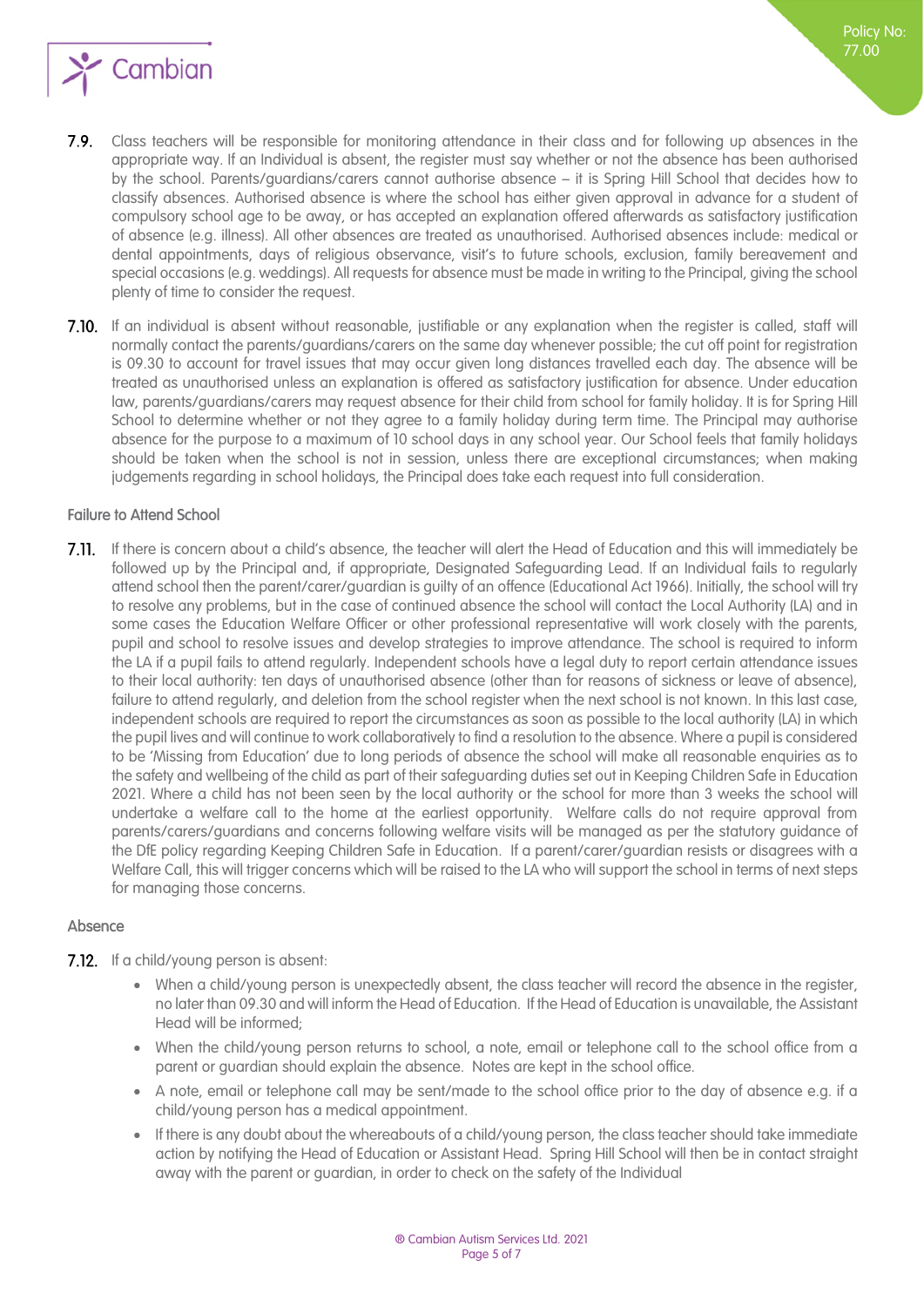

 Any further concerns will trigger a response from the school to the Local Authority or if the school suspects that the child is at risk of or is suffering harm, the police

Policy No: 77.00

#### <span id="page-5-0"></span>Requests for leave of absence

7.13. We believe that children and young people need to be in school for all sessions so that they can make the most progress possible; we believe it is in their best interests to support academic progress and social and emotional development. However, we do understand that there are exceptional circumstances under which a parent or carer may legitimately request leave of absence for an Individual to attend a specific event.

#### <span id="page-5-1"></span>Long-term Absence

7.14. When Individuals have an illness that means they will be away from school for over five days, the school will do all it can to send material home so that the child/young person has the opportunity to keep up with their school work, should they feel well enough to do so. Any ongoing absences, 'lates' or unauthorised absences for holidays are followed up as quickly as possible.

#### <span id="page-5-2"></span>Repeated Unauthorised Absences

7.15. The school will contact the parent of any Individual who has an unauthorised absence. If an Individual has a repeated number of unauthorised absences, the parents will be asked to visit the school and discuss the problem.

### <span id="page-5-3"></span>8. Standard Forms, Relevant Documents, Letters & References

- $8.1.$ Equality and Diversity Policy
- 8.2. Special Educational Needs and Disability Act (SENDA)
- 8.3. Admissions Policy
- 8.4. Inclusion Policy
- <span id="page-5-4"></span>[School Attendance Guidance - for maintained schools, academies, independent schools and local authorities](https://www.gov.uk/government/uploads/system/uploads/attachment_data/file/564599/school_attendance.pdf)